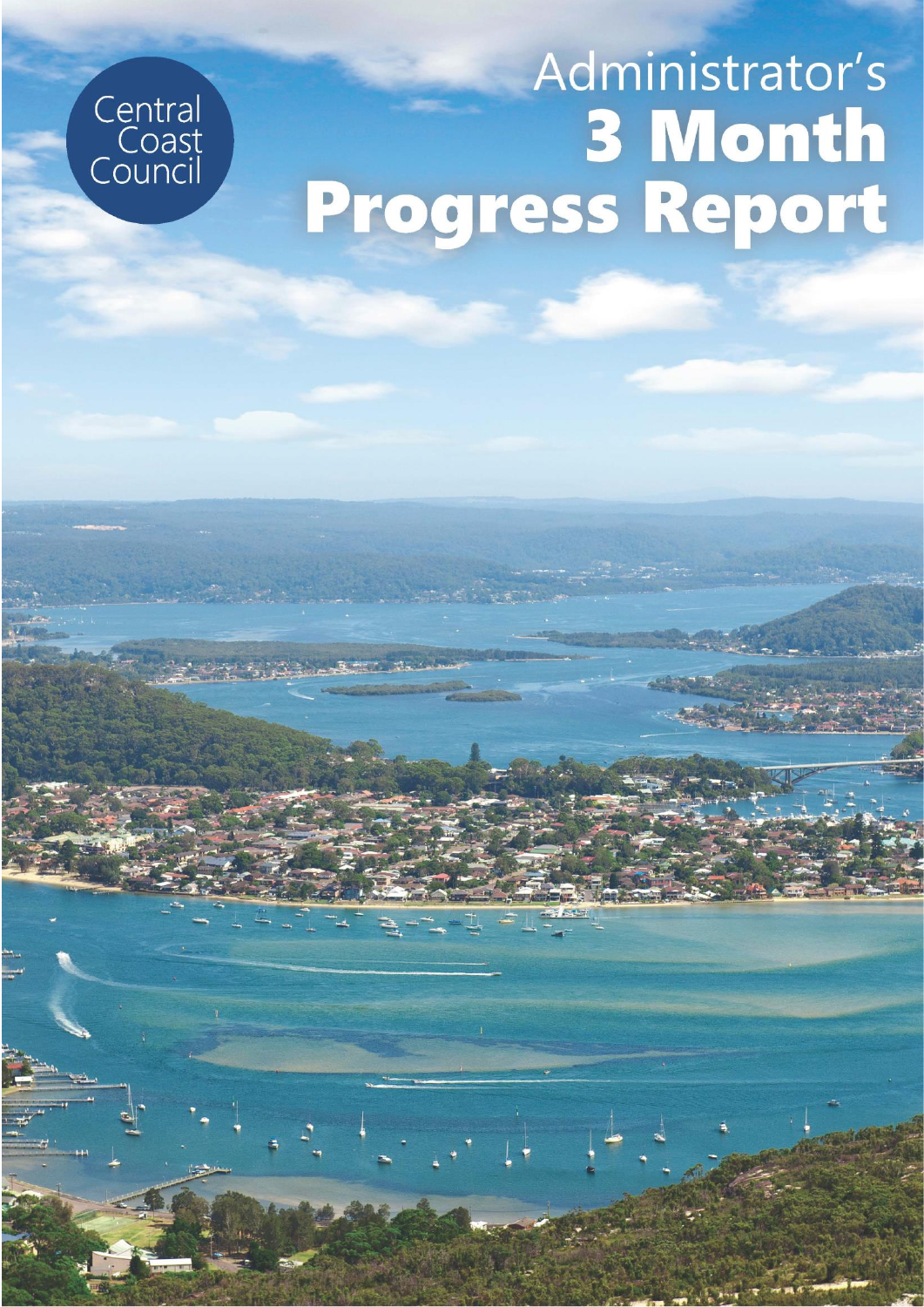# Introduction

I presented my 30-day report in early December 2020. I called it an "Interim report" because at that time new information was still being unearthed. As it turned out, not much changed after that, so I have decided it will stand as is, and I am presenting this new report to bring the community up-todate with events as at the end of my initial 3-month appointment [Jan 29, 2021]. The Interim 30-day report is attached and I would urge those interested to read both.

# **Executive Summary**

- The Minister for Local Government has accepted my recommendation that the former Councillors remain suspended for a further 3 months, and that my appointment as Interim Administrator be extended until April 29, 2021.
- As to whether the former Councillors return on April 30, and face an election in September this year, is unclear. This decision will be made by the Minister for Local Government. Statements that I have supported them 'coming back' are incorrect. I have not expressed a view on this matter.
- I formed the strong view that the performance of the former CEO, Mr Murphy, did not meet required standards, particularly regarding the core requirement of sound financial management. I terminated his contract on November 30, 2020.
- I have commenced recruitment for a new CEO and I am planning for him/her to commence in early April 2021. Our recruiter advises that we already have strong interest, including from several very experienced local government CEOs.
- I will be recommending that Mr Hart then be appointed by the Minister as Financial Controller once the new CEO takes office. A Financial Controller has powers that override the Councillors [should they return] regarding all financial matters. Our financial position remains critical. We needed to secure a \$100m loan just prior to Christmas if we were to pay staff and creditors in January. This followed the \$50m loan secured in November 2020. The banks made it clear that they would only consider lending to the Central Coast Council (CCC) if we produced a plan that included asset sales, major cost reductions, and increased revenue through a rate increase. Mr Hart and I had to be at our persuasive best to stop another major bank calling in a \$104m loan. Mr Hart and I have explored all available options for securing a financial turn-around for the CCC. We strongly support an approach which focusses mainly on reducing costs [70%] but also includes a proportion of the necessary funds coming from increased revenue [30%].
- We are well advanced with these strategies. Our call for expressions of interest for voluntary redundancy has received strong interest. I expect the staff number to return to about where it was at the time of merger. The number of Executive Directors has been reduced from 9 to 5 and the number of senior and middle managers has been reduced from 39 to 26.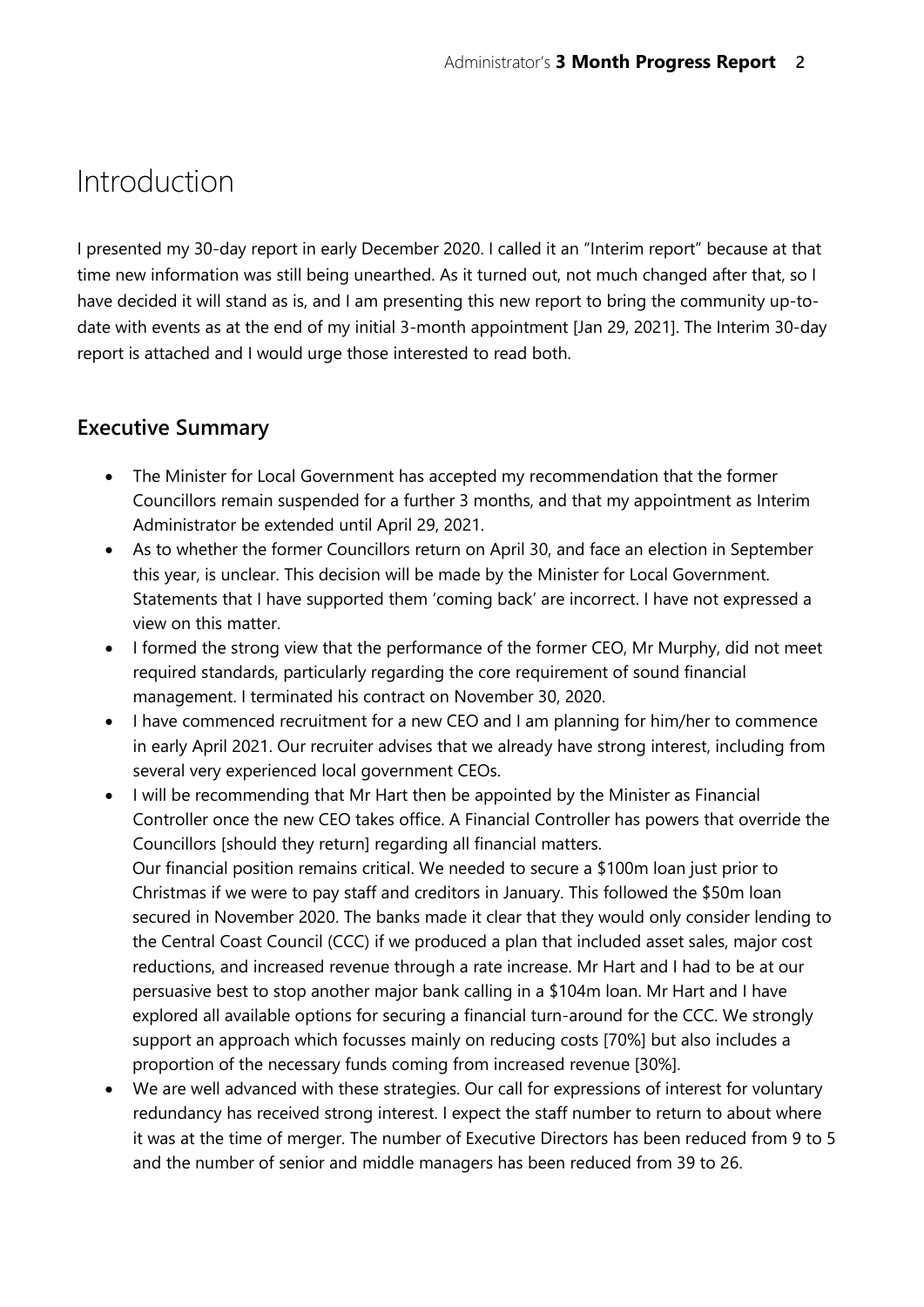- This year's unaffordable capital works programme has been paired back, reducing this financial year's planned capital spend from \$225m to \$170m.
- Other operational cost reduction measures include \$31m in employee costs [reduced staff number back to near pre-merger level], and \$23m in materials and contracts.
- The cost savings achieved by the above measures will contribute around 70% percent of our target. They need to be annual savings – not just one-off. The remaining 30% will need to come from increased income. Of course, most of our income comes from rates.
- I have advised IPART that despite our focus on reducing costs, a significant rate increase is a key component of our recovery strategy. Community discussion and consultation is well underway. Anger about a rate increase is clear and understandable. IPART will advise on its position around May 2021.

Should IPART not agree to a rate rise then Council will need to find a further \$26m per annum in savings [including the rate peg]. This will necessarily involve the closing of a significant number of council services and facilities.

- As advised last year, we also need to sell assets to start reducing our unsustainable debt level of \$565m. Work has commenced and an Expert Property Advisory Committee has been established to help ensure we achieve the best value possible. There will be no 'fire sale'.
- Mr Hart, along with our new CFO, Ms Cowley and our new Chief Operating Officer, Mr Ryan, are well advanced with the development of new financial reporting systems which will play a major role in ensuring this does not occur again. They will provide the community with online access to Council's financial position at the end of each month. This information will show how well council is adhering to its budget and how the cash reserves are being used.
- Many experienced local government professionals doubted that the merged council model of 15 Councillors was a good idea. In several cases, including the CCC, it has resulted in a dynamic more like a parliament, where the opposing forces rarely collaborate.
- To be successful, councils need to operate more like a governing board of a large business enterprise [which councils are], where members collaborate and cooperate to get the best results for their residents and ratepayers. A quick viewing of previous council meetings confirms that this rarely occurred, with political point-scoring too often on show.
- There is little doubt that this dynamic contributed significantly to the financial disaster that now confronts the residents of the Central Coast. Mr Hart and Mr Ryan share this view.
- Reducing the size of council from 15 to 9 would greatly assist in changing the current culture. Nine people have a greater opportunity to change the working culture of council meetings.
- Accordingly, I am proposing that a referendum be held at the next local government election seeking voter approval to reduce the number of Councillors from 15 to 9. I believe the best option would be to abolish the wards altogether and have an 'undivided' council, where the nine representatives would all be expected to consider what was best for the area as a whole. The alternative would be to reduce the wards from 5 to 3. I will consult the community on this question before shaping the referendum question.

This change, along with the measures outlined above [and in the 30-Day Interim Report] will see the CCC return to a strong financial situation over the next five or so years.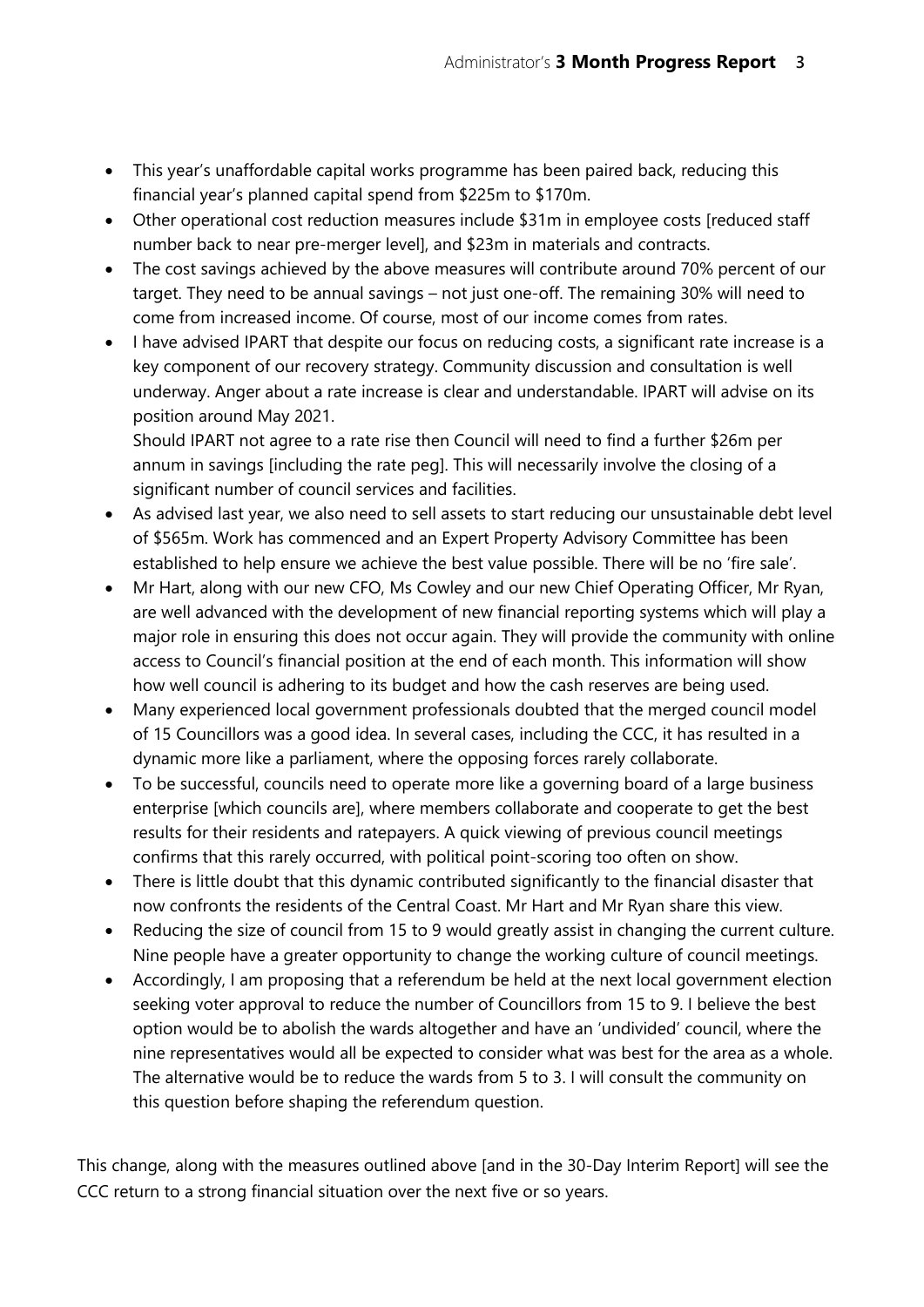The systems and reforms being developed will provide much greater transparency for both councillors and the community, allowing them to develop a clear picture of Council finances.

A new and experienced CEO will provide strong reassurance to the community that the tough decisions taken now will not be wasted and will deliver the positive outcome everyone wants to see.

## **Your Questions Answered**

## **Why did the former CEO receive such a large payout?**

I formed the view this was the best of the bad options presented by the contract. I provided a full answer to this and I would point you to that post on my Facebook page or my Administrator column which you can view by searching Administrator on Council's website at www.centralcoast.nsw.gov.au.

## **Why have the Councillors not been sacked?**

The Minister for Local Government has limited options for dealing with non-performing councils. The only way a council can be dismissed requires the formation of a formal inquiry. These typically take many months, and then the council must be given an opportunity to respond.

In the CCC case, the Minister formed the view that there was a need to move quickly given the advice from the council that they could not pay their staff.

The Minister has used her powers to suspend the council for 3 months and appoint an Interim Administrator. This measure can be put into effect quickly. Under this power the Minister can extend the suspension for a further 3 months. The Minister extended the suspension on my recommendation last week.

#### **Why are the members of the Executive still in their jobs?**

The authority of the CEO of a Council is near absolute. Individual Directors are really not able to challenge the way the CEO runs the organisation.

I am satisfied that the former CEO did not create a culture or structure whereby the Executive Team were able to discuss the overall Council finances. The Budget process was poorly controlled and there was little leadership from the CEO and the CFO.

Directors often received financial information about their own areas of responsibility when it was too late to act.

I am also satisfied that concerns were raised during their individual meetings with the CEO.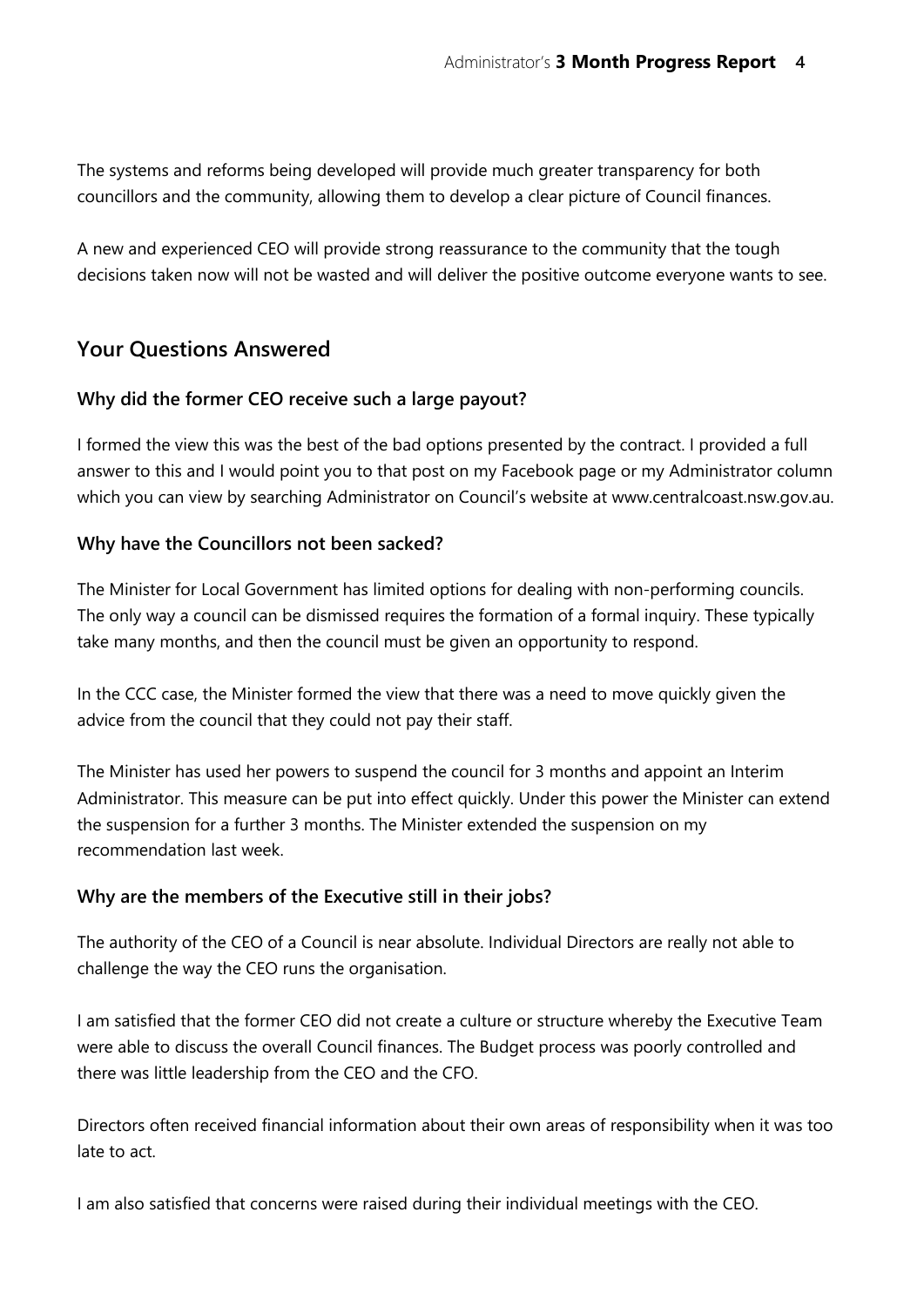Mr Hart and I agree the Directors are currently performing well. It will be up to the new CEO to evaluate their individual performance over the coming months.

#### **If the use of restricted reserves was "unlawful", why has it not been referred to ICAC?**

There is a difference between unlawful and illegal. A breach of the Local Government Act is not a criminal or corrupt act.

ICAC deals with matters of fraud, corruption or malpractice.

The "unlawful" use of funds would be of great concern to the Minister for Local Government and would be something the NSW Government considers when deciding the future of the council.

## **Conclusion**

My first 3 months as CCC Interim Administrator involved working out what had happened, who was responsible, and what we needed to do to return the CCC to a positive financial situation.

This work is largely completed, and significant progress has been made towards implementing the necessary reforms and changes.

New commercial loans of \$150m have been secured. The banks involved only agreed to lend when satisfied our turnaround strategy involved selling assets, cutting costs and increasing revenue. If we didn't meet their expectations the loan applications would have been rejected.

If the loans had been denied, the Council would have been unable to pay staff and creditors in January.

If the Council fails to meet the targets outlined above regarding cutting costs, increasing revenue and asset sales, then the loans can be called in.

The cost savings will be largely met by cutting staff numbers back to around the number at the time of merger. This initiative is well underway. The cooperation of the Unions involved has been appreciated and hopefully most job losses will be through voluntary redundancy.

Our planned asset sales are also well advanced, with an independent Expert Property Advisory Committee already established and has had its first meeting.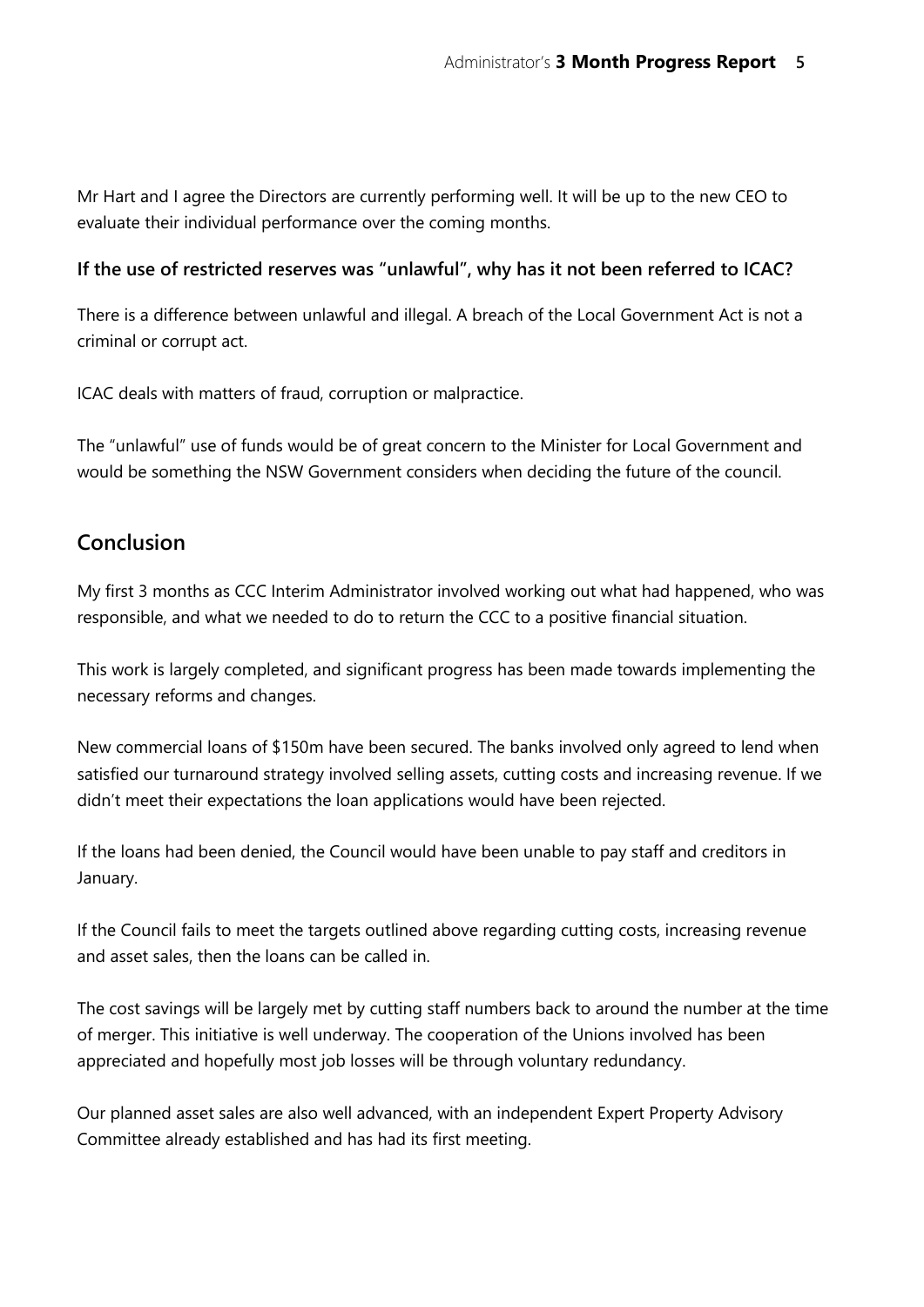Plans for cost cutting and asset sales have been generally supported, although there remains concern about disposing of the former Gosford Council building and the surrounding properties owned by the Council. This is one of the most valuable assets and regrettably it must be sold to help pay down some of our \$565m debt.

The measure that continues to draw strong community opposition is the proposed 15% rate rise. As I have said before, "no one wants a rate increase, especially one caused by councils' financial mismanagement".

Mr Hart and I have over 70 years of collective experience running large organisations, including 6 councils. We are strongly of the view that the huge deficits of the last 2 years need to be turned around in this next budget.

We think it is impossible to find this huge amount through costs savings alone without causing irreparable damage to the organisation and that is why we are regrettably proposing a rate rise. While some will find this financially hard and/or politically repugnant, it must be pointed out that when combined with rate harmonisation between the former Wyong and former Gosford Councils, average residential rates in former Wyong will go down by \$3 per week, and average residential rates in former Gosford will increase by \$7 per week. I acknowledge that those in high value properties may pay more than this. Of course, those in lower value properties will pay less.

It is also a fact that even with a 15% rate increase, CCC rates would still be below the neighbouring councils of Newcastle, Maitland and Lake Macquarie.

I have been supporting a rate rise because I can't see any other way out of the mess we find ourselves in. I accept I will cop criticism from many, but in the end, I need to do what I feel is necessary. I challenge those critics to come up with realistic alternate proposals and invite them to deal with their anger at the appropriate place - the ballot box.

**Dick Persson AM Interim Administrator Central Coast Council**

**3/2/2021**